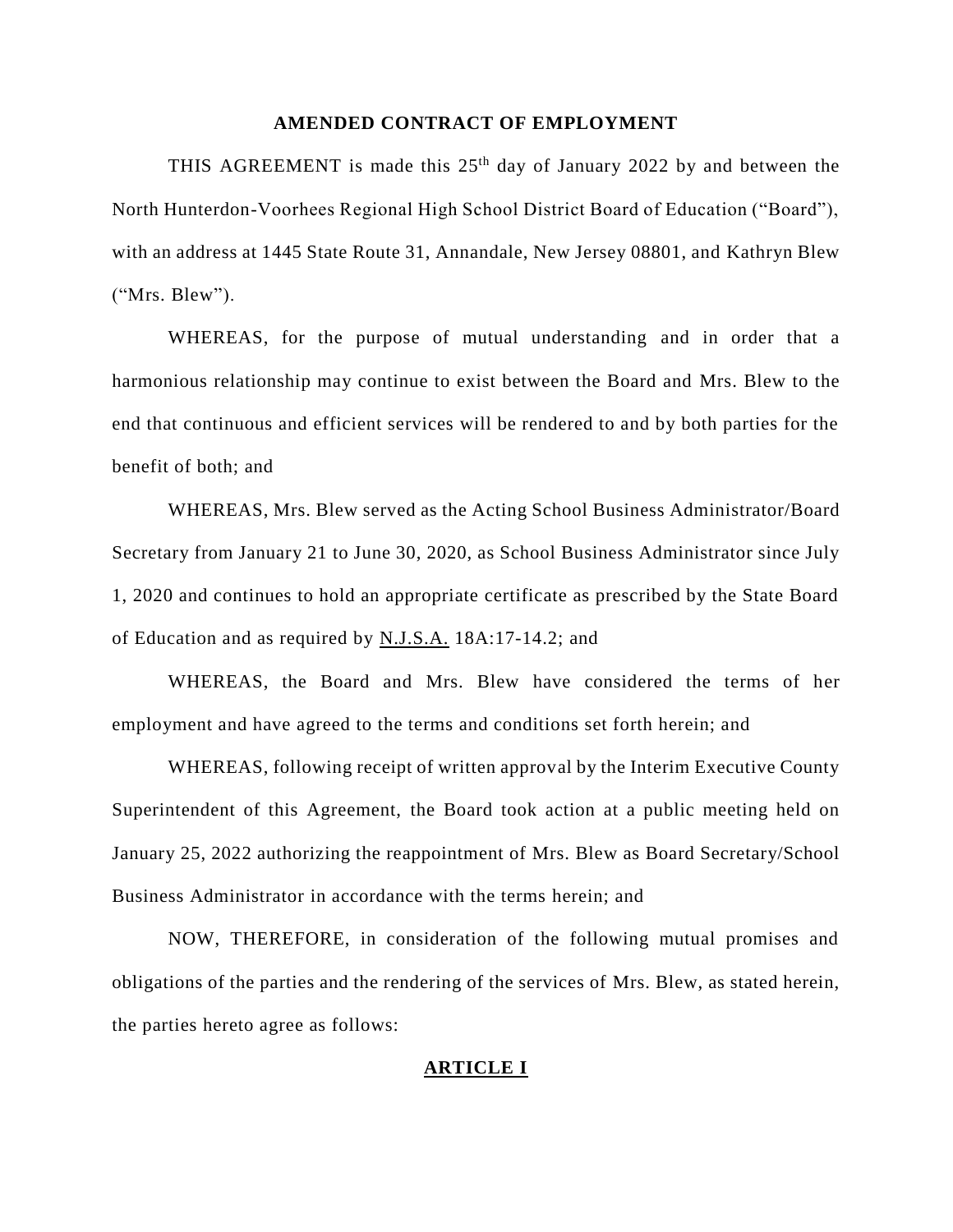#### **EMPLOYMENT**

A. The Board hereby agrees to employ Mrs. Blew as Board Secretary/School Business Administrator for the period (retroactive to) July 1, 2021, through June 30, 2022.

B. Mrs. Blew shall be paid salary in the gross amount of one hundred sixtythree thousand seven hundred seventy dollars (\$163,770), in semi-monthly installments, in accordance with the Board's payroll policies and procedures, which salary represents a three (3%) increase over Mrs. Blew's previous salary, and such increase shall be retroactive to July 1, 2021. The Board and the Board Secretary/School Business Administrator may amend the contract at a later date within the life of this contract to provide a mutually agreed upon salary increase. Any increase in salary will be submitted as an amendment to the contract, which is subject to a public hearing, and the amended contract must be approved by the Executive County Superintendent.

### **ARTICLE II**

#### **DUTIES**

In consideration of the employment, salary and fringe benefits established hereby, Mrs. Blew hereby agrees to the following:

A. To faithfully perform the duties of Board Secretary/School Business Administrator for the Board and to serve as secretary and chief administrative officer in accordance with the laws of the State of New Jersey, rules and regulations adopted by the State Board of Education, existing Board policies and those which are adopted by the Board in the future. Mrs. Blew agrees that she shall perform her duties as Board Secretary/School Business Administrator in accordance with the statutes, rules and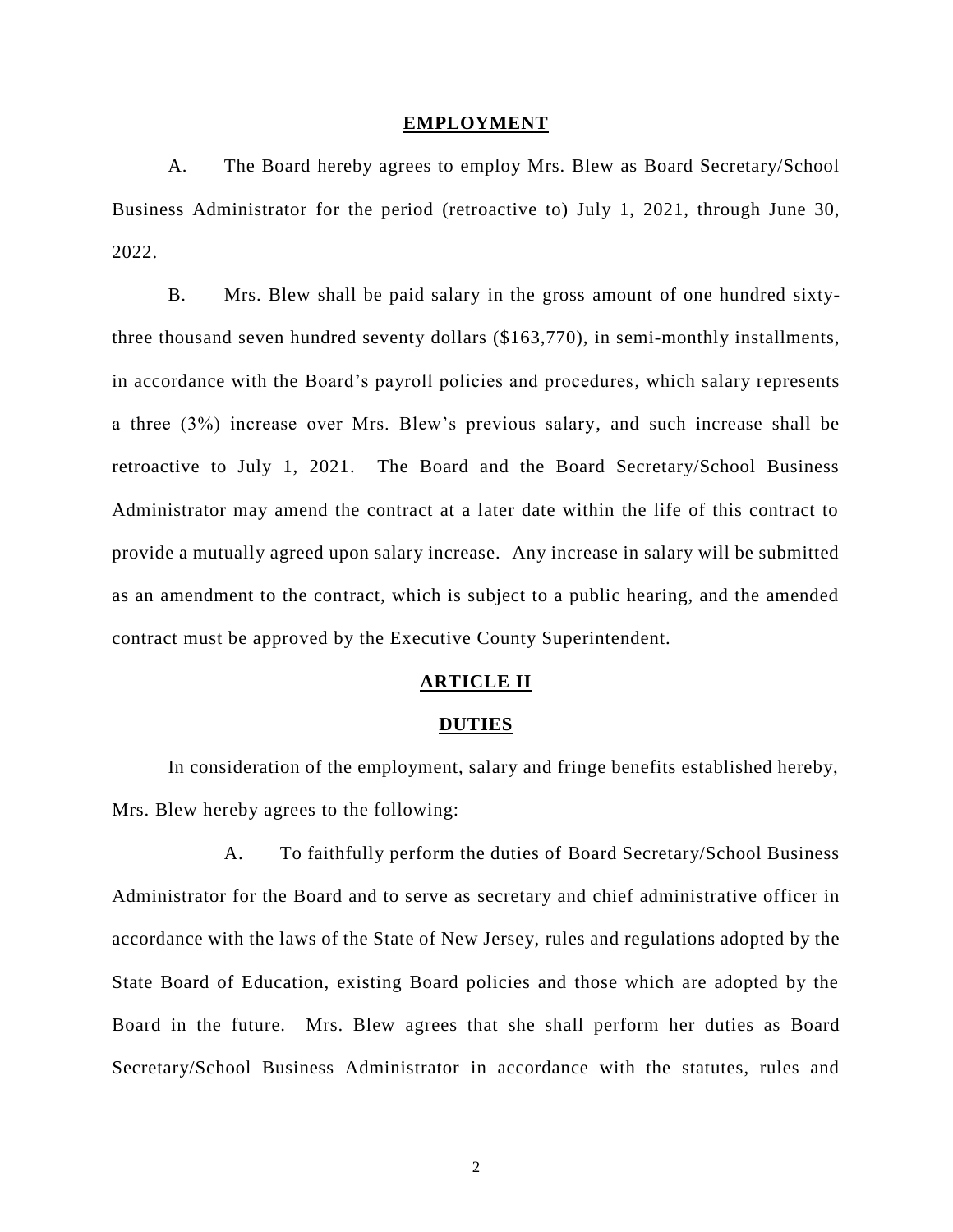regulations applicable to such position as well as in accordance with a job description for the position of Board Secretary/School Business Administrator.

B. To devote her full time, skills, labor and attention to this employment during the term of this Contract.

C. To carry out the administration of business affairs of the District and the duties of Secretary of the Board of Education, with the assistance of staff, in accordance with the responsibilities as outlined above.

D. To attend appropriate professional meetings and conferences as a representative of the Board. The expenses incurred by Mrs. Blew in connection with such meetings shall be reimbursed in accordance with the provisions of this contract, Board policy and applicable law.

#### **ARTICLE III**

# **BENEFITS IN ADDITION TO SALARY**

A. Mrs. Blew shall receive twelve (12) sick days annually. Unused sick days leave shall be cumulative in accordance with the provisions of N.J.S.A. 18A:30, *et seq*. Mrs. Blew may, in the event of extended illness or disability, which requires a prolonged absence beyond the number of sick days she may have accumulated, apply to the Board pursuant to  $N.J.S.A.$  18A:30-6 for extended sick leave for a period not to exceed thirty (30) additional work days. The Board will not unreasonably deny such an application provided that Mrs. Blew's need for a prolonged absence is adequately supported by a physician's certification.

B. Upon retirement from the North Hunterdon-Voorhees Regional High School District, in accordance with N.J.S.A. 18A:30-3.5, Mrs. Blew will receive

3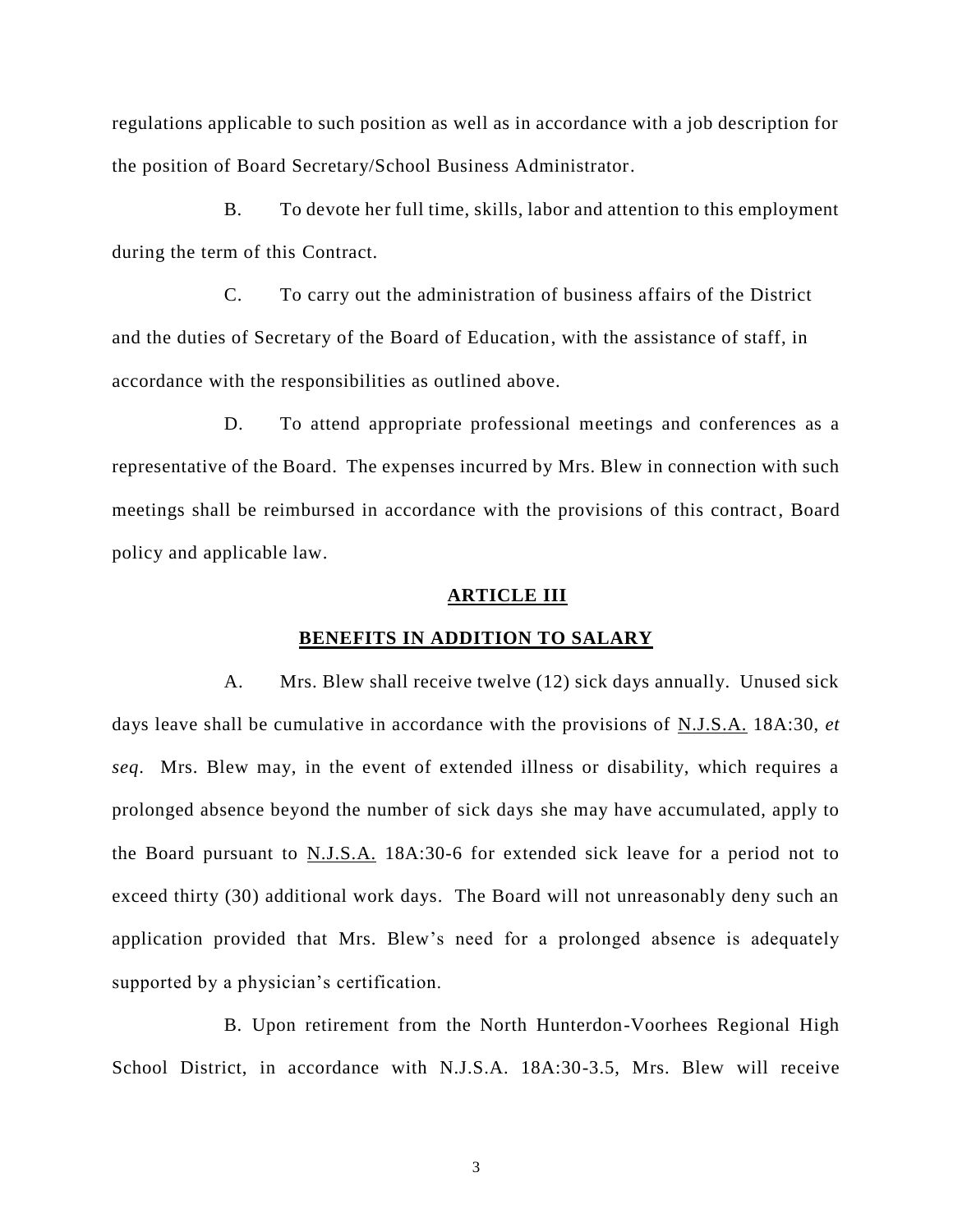severance pay for unused accumulated sick days in an amount equivalent to 50% of 1/260th of her annual salary for each day of sick leave which she will have accumulated as of the effective date of retirement, up to a maximum of fifteen thousand dollars (\$15,000.00). Payment will be made to Mrs. Blew either (1) by September 1 following the effective date of her retirement if Mrs. Blew provides the Board with notice of her retirement by December 1 of the previous fiscal year, or (2) by September 1 of the second year after the effective date of her retirement if Mrs. Blew provides the Board with notice of her retirement after December 1 of any fiscal year.

C. Mrs. Blew will be entitled to three (3) personal days each year and if not used they may be rolled over each year into sick days.

D. Mrs. Blew will be entitled to up to five (5) days at any time in the event of death of her spouse, child, son-in-law, daughter-in-law, brother, sister, brotherin-law, sister-in-law, or other member of the immediate household. Additional emergency leave may be approved by the Superintendent.

E. Mrs. Blew shall be entitled to membership paid by the Board in the Association of School Business Officials International, New Jersey Association of School Business Officials, Hunterdon-Warren Association of School Business Officials and any others approved by the Board.

F. It is also understood that Mrs. Blew may periodically request approval to attend professional conferences as Board Secretary/School Business Administrator and as a representative of the Board. In connection with such request, Mrs. Blew shall request approval of the Board to be allowed to attend such conferences. Such approval shall be requested in such a manner as to provide the Board with reasonable

4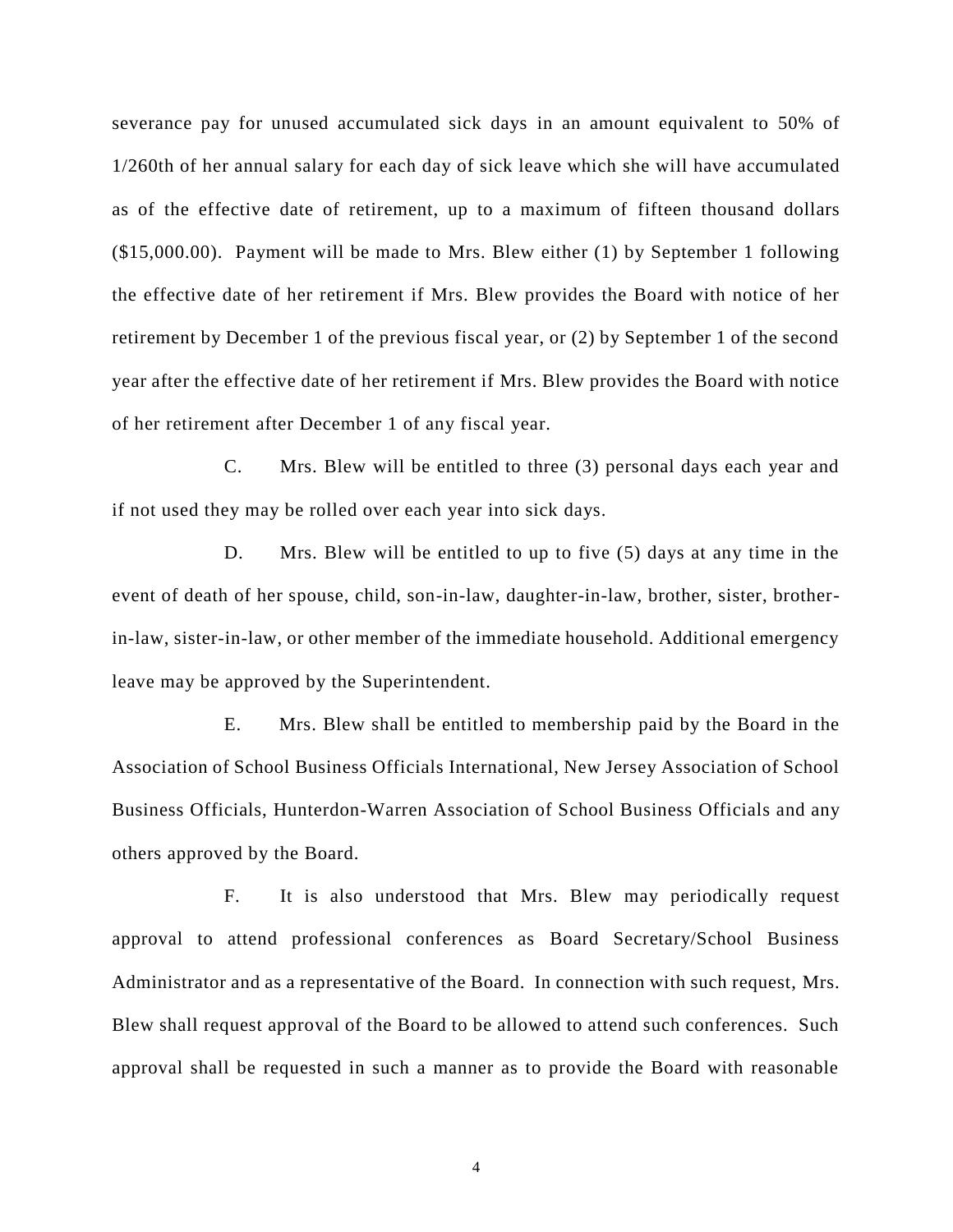opportunity to consider such requests prior to the date of such conference. These conferences should include but not be limited to the Association of School Business Officials International, New Jersey Association of School Business Officials and New Jersey School Boards Association Workshops.

G. Mrs. Blew shall be entitled to an annual vacation of twenty-two (22) working days per year in addition to the holidays that are given to central office personnel. Mrs. Blew shall take her vacation time only after giving the Superintendent reasonable notice, except if Mrs. Blew wishes to take five (5) continuous vacation days, she shall give the Superintendent at least ten (10) days prior notice of her intent to take such vacation. In the event that Mrs. Blew intends to take three (3) or fewer continuous vacation days, such notice will not be necessary. In accordance with N.J.S.A. 18A:30-9, if vacation time is not taken because of business demands, Mrs. Blew may carry over up to fifteen (15) vacation days to the subsequent year. This "carry over" shall not be cumulative. Remaining unused vacation days (in excess of the 15 "carry over" days) shall be forfeited by Mrs. Blew. Upon resignation or retirement from employment by the Board, Mrs. Blew will be reimbursed for accumulated unused vacation days at the rate of 1/260th of her annual salary in effect at that time for each day up to 37 days. Payment will be made to Mrs. Blew either (1) by September 1 following the effective date of her resignation or retirement if Mrs. Blew provides the Board with notice of such resignation or retirement by December 1 of the previous fiscal year, or (2) by September 1 of the second year after the effective date of her resignation or retirement if Mrs. Blew provides the Board with notice of such resignation or retirement after December 1 of any fiscal year.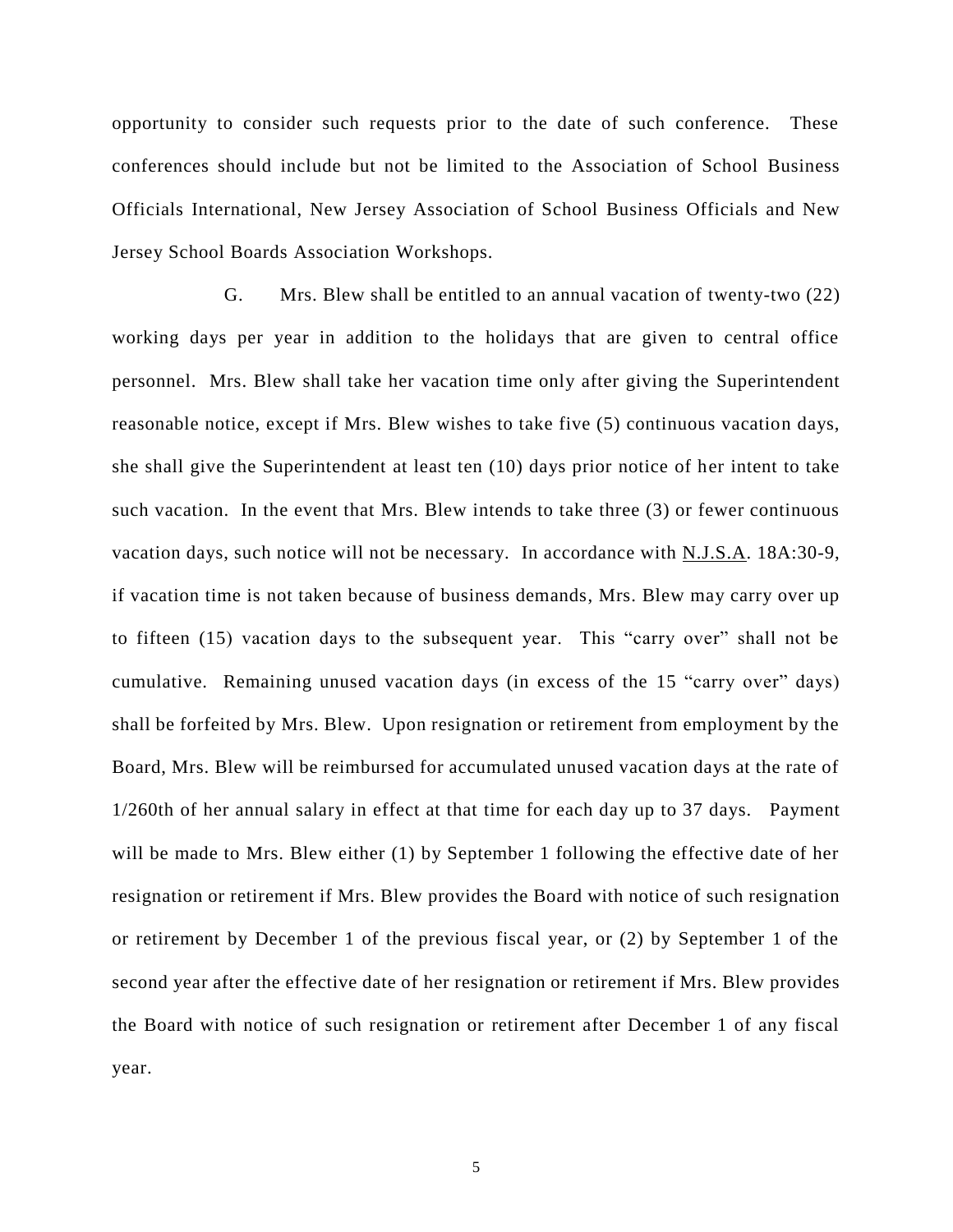H. Mrs. Blew, her spouse and her dependents shall be entitled to receive medical, prescription and dental insurance coverage. Mrs. Blew shall contribute toward health benefits pursuant to applicable law and regulation.

I. The Board shall provide Mrs. Blew with a cell phone, or reimbursement of her personal cell phone, with the expectation that she will be accessible at any time for Board business.

#### **ARTICLE IV**

# **EVALUATION**

Mrs. Blew's performance shall be evaluated by the Superintendent once during the term of this Contract.

### **ARTICLE V**

## **TERMINATION AND NON-RENEWAL**

A. The parties hereto agree that in the event Mrs. Blew's certification is revoked, this Contract shall be null and void as of the date of the revocation. Likewise, if Mrs. Blew is precluded from performing her duties by any judgment, order or direction of any court of competent jurisdiction or the Commissioner of Education, this Contract shall be null and void as of the date of the judgment, order or direction, and Mrs. Blew's employment shall cease.

B. Mrs. Blew agrees that she shall not terminate this agreement except upon giving the Board at least sixty (60) days prior written notice of such election to terminate. Such notice shall be hand-delivered or sent via certified mail, return receipt requested, addressed to the Superintendent.

## **ARTICLE VI**

6